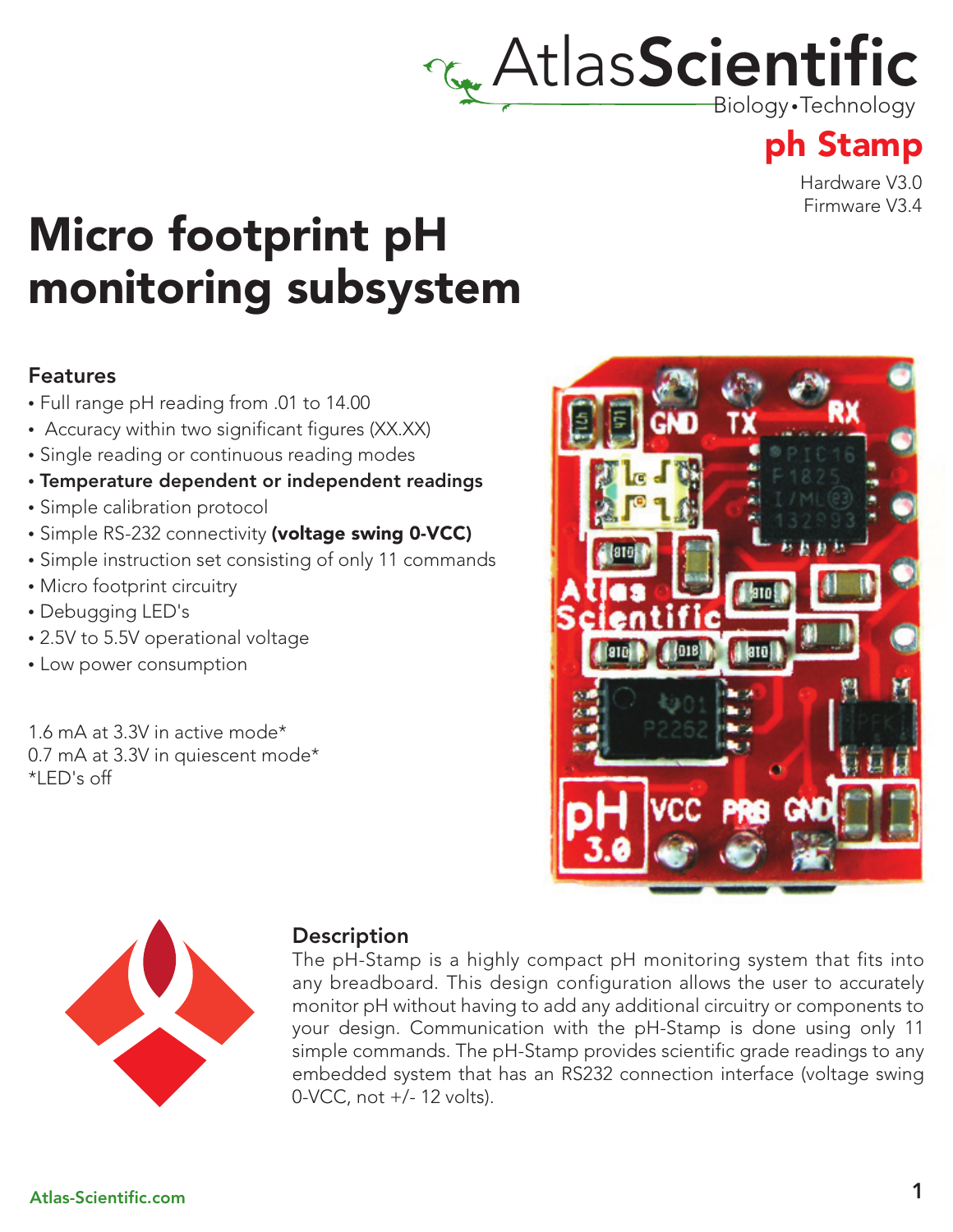

## **Contents**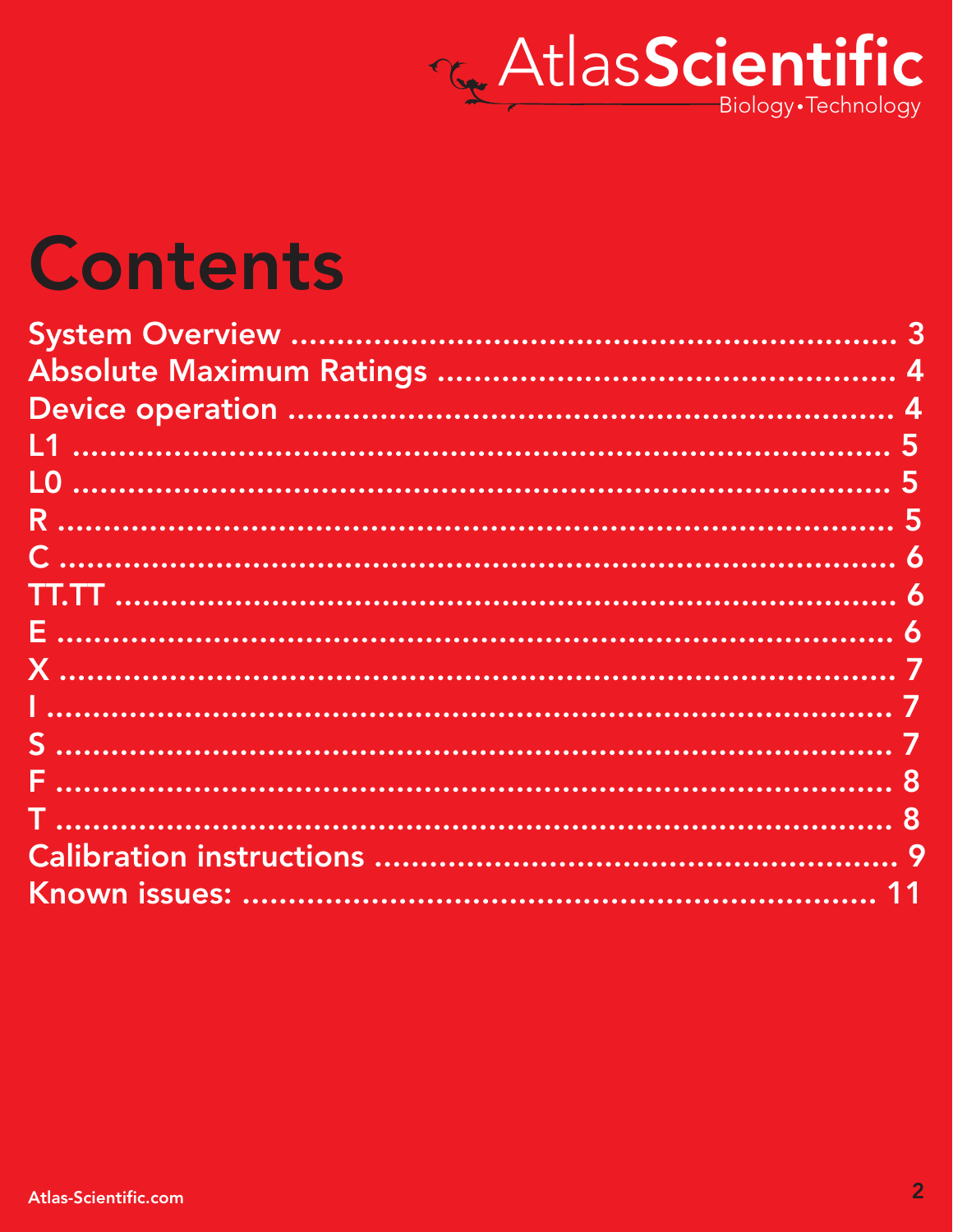

## System Overview

Standard pH circuitry can be bulky and complex, often operating at voltages outside of the typical logic level realm. Atlas Scientific has reinvented the way pH monitoring is done. The pH-Stamp is an embedded solution designed to output quick, calibration free, scientific grade pH readings in a simple RS-232 data transmission. From a single "as needed" pH reading to an infinite number of readings, the pH-Stamp will deliver an accurate reading in just 262 milliseconds (462 milliseconds with LEDs on).

It is important to keep in mind that only temperature dependent readings can be considered scientific grade pH readings. Without adding temperature information to your reading request the pH stamp will use a default temperature of 25 C°. See page 6 for more information.

### Pin Out

- Return for the DC power supply. GND (& Vcc) must be ripple and noise free for best operation. GND
- **Vcc** Operates on  $2.5V 5.5V$
- TX output delivers asynchronous serial data in RS232 format, except voltages are 0-Vcc. The output is (up to twelve) ASCII characters representing the pH or status messages; all ending with a carriage return (ASCII 13). TX

Example

 $4.60 < C$ R $>$ 

The baud rate is: 38400, 8 bits, no parity, with one stop bit. The voltage swing 0-VCC, not +/- 12 volts If standard voltage level RS232 is desired, connect an RS232 converter such as a MAX232.

- RX RS-232 receive pin
- **BNC** pH probe connection *\*For best results use an Atlas Scientific pH probe*

#### Atlas-Scientific.com 3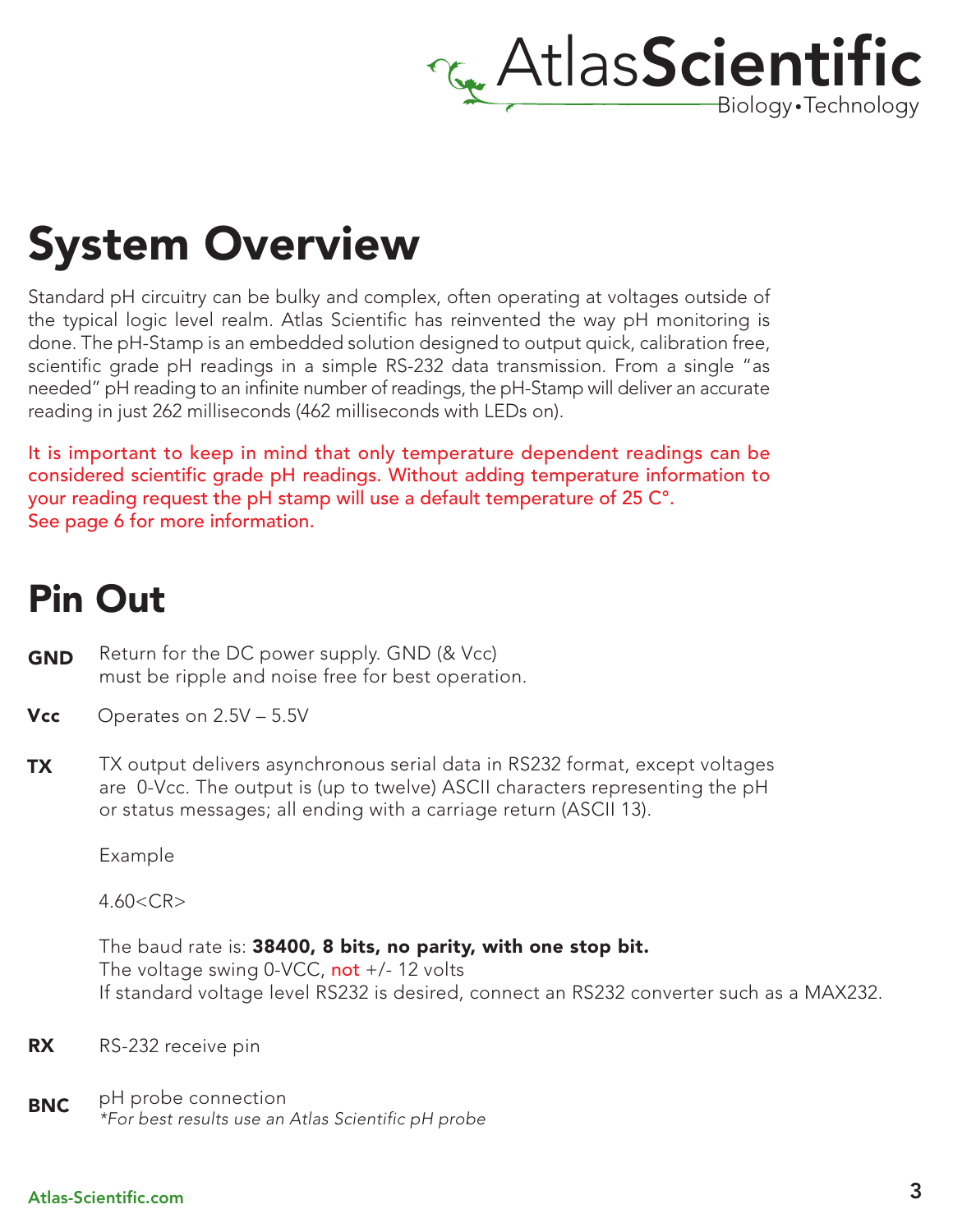

## Absolute Maximum Ratings\*

| <b>Parameter</b>                  | <b>MIN</b> | TYP | <b>MAX</b> | <b>Units</b> |
|-----------------------------------|------------|-----|------------|--------------|
| Storage temperature<br>(pH Stamp) | $-40$      |     | 125        | $C^{\circ}$  |
| Storage temperature<br>(pH probe) |            | 251 | 35         | $C^{\circ}$  |
| <b>VCC</b>                        | 2.5        | 3.3 | 5.5        |              |

\*Note: Stresses above those listed under "Absolute Maximum Ratings" may cause permanent damage to the device. Exposure to maximum rating conditions for extended periods may affect device reliability

## Device operation

When the pH-Stamp is connected to a power supply (2.5v to 5.5v) the green "power on" indicator LED will be lit. The device will immediately enter standby mode and wait for a command.

There are a total of 11 different commands that can be given to the pH Stamp.

All commands must be followed by a carriage return <CR>. Commands are not case sensitive.

### Command list Quick reference

| <b>Command</b> | <b>Function</b>                                                                                    | <b>Default state</b> |
|----------------|----------------------------------------------------------------------------------------------------|----------------------|
| L1             | Enables debugging LEDs                                                                             | Enabled              |
| L <sub>0</sub> | Disables debugging LEDs                                                                            | Disabled             |
| $\mathsf{R}$   | Takes one pH reading                                                                               | N/A                  |
| $\mathsf C$    | Takes continuous pH readings every .262 seconds<br>with LEDs off. Every .462 seconds with LEDs on. | N/A                  |
| <b>TT.TT</b>   | Take temperature dependent reading.                                                                | $25C^{\circ}$        |
| E              | Stops all readings. Enter standby/quiescent mode.                                                  | N/A                  |
| S              | Calibration at pH Seven                                                                            | N/A                  |
| F              | Calibration at pH Four                                                                             | N/A                  |
| $\top$         | Calibration at pH Ten                                                                              | N/A                  |
| $\times$       | Return stamp to factory settings                                                                   | N/A                  |
|                | Information: Type of stamp • firmware version • firmware creation date                             | N/A                  |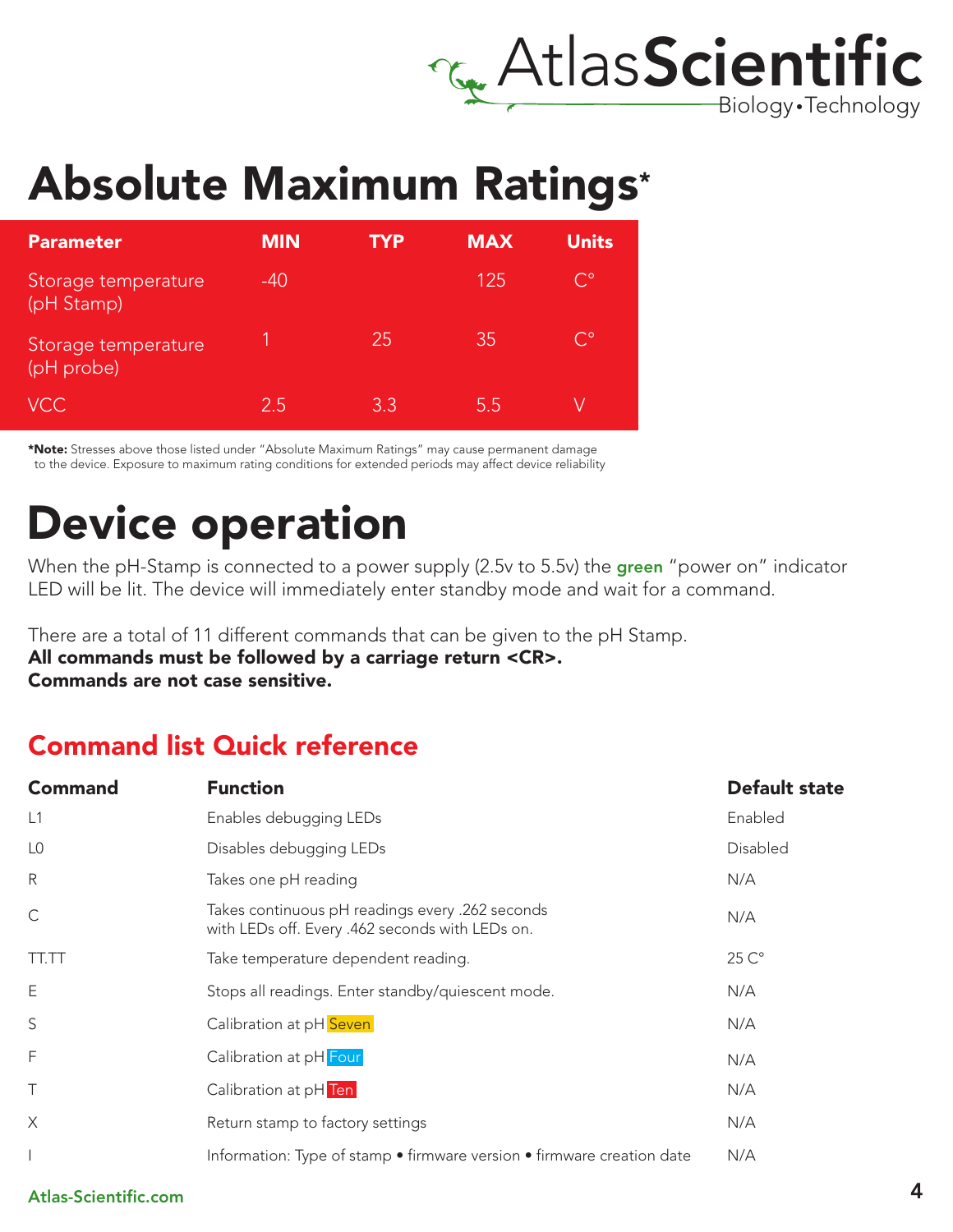

### Command Definitions

**L1** This will enable both debugging LED's.

The pH-Stamp has two LED's Green LED ..............................Power indicator Red LED ..................................Instruction received/pH transmit

By default, the LED's are enabled. These LED's are designed to help the user determine that the pH-Stamp is operating properly.

Changes to this setting are written to EEPROM memory and therefore will be retained even if the power is cut.

*\*Keeping the LEDs on will consume an additional 30 mA\**

Full proper syntax: l1<cr> or L1<CR>

#### LO This will disable both debugging LED's.

Changes to this setting are written to EEPROM memory and therefore will be retained even if the power is cut.

Full proper syntax:  $10 < c$ r> or L0<CR>

**R** Instructs the pH-Stamp to return a single pH reading.

\*This instruction takes 262 milliseconds to complete (462 milliseconds with the LED's on)

#### Full proper syntax: r<cr> or R<CR>

The pH-Stamp will respond: XX.XX<CR>

If the pH-Stamp detects that a Ph probe is not connected or damaged it will not transmit a pH reading. Instead it will respond with the error message "check probe"

check probe <CR>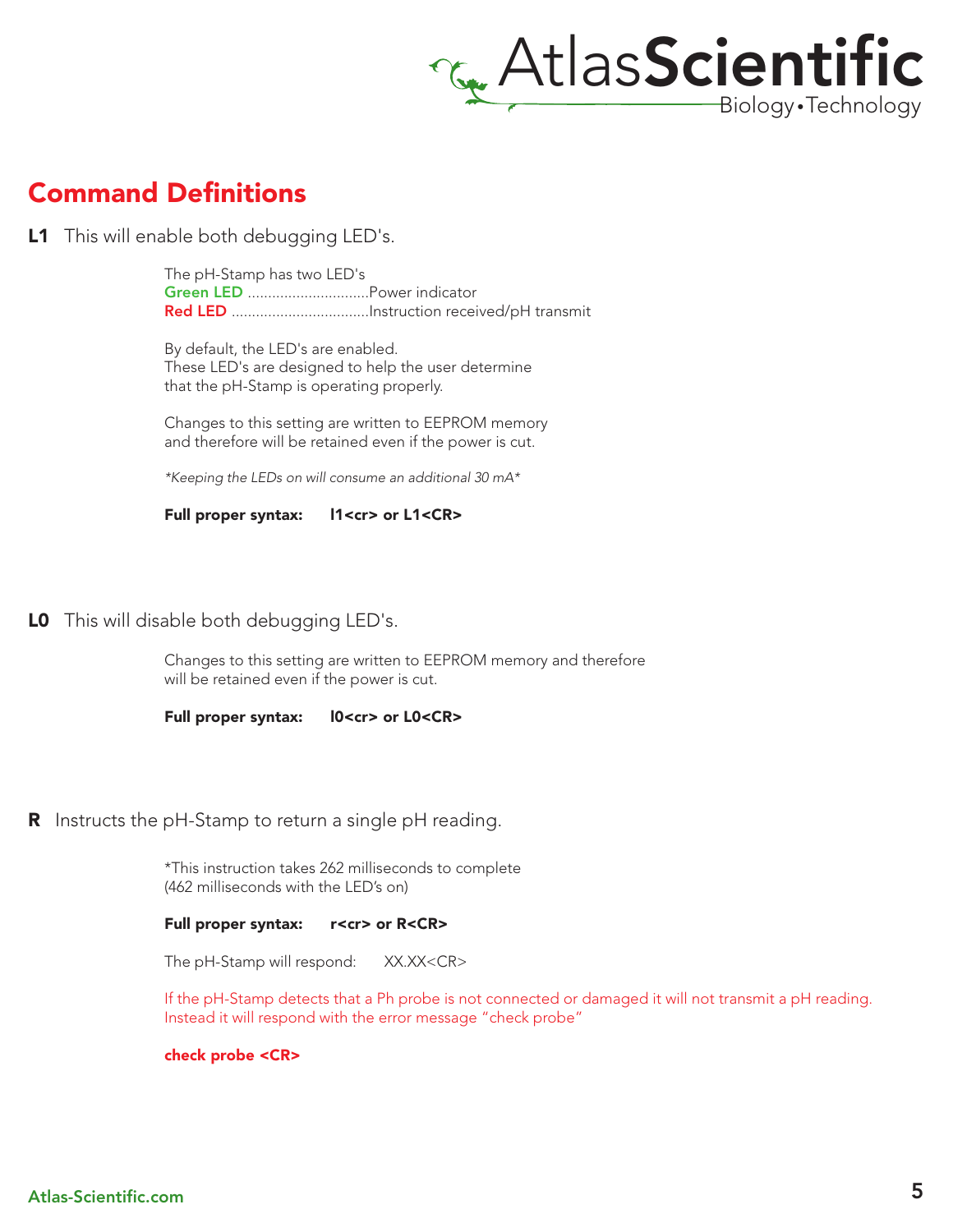

C The pH-Stamp will operate in continuous mode and deliver a pH reading every 262 milliseconds (262 milliseconds with the LEDs off) until the "e" command is transmitted.

#### Full proper syntax: C<CR>

The pH-Stamp will respond: (LED'S ON)\*

XX.XX<CR> (262 milliseconds) XX.XX<CR> (524 milliseconds) XX.XX<CR> (786 milliseconds) XX.XX<CR> (n+ 264 Seconds)

*\* (LED's on the pH-Stamp off will respond every 462 milliseconds)*

If pH-Stamp detects that a Ph probe is not connected or damaged it will not transmit a pH reading. Instead it will respond with the error message "check probe"

#### check probe <CR>

**tt.tt** (where "t" is temperature in  $^{\circ}$ C) By transmitting a temperature to the pH stamp a temperature compensated pH reading will be returned in the same manner as is seen when using the "R" command. However, the temperature entered will now be the new default temperature. Therefore it is not necessary to transmit a temperature each time a reading is taken. A temperature can be transmitted one time and then a "C" command can be issue. This will return continuous pH readings at the new temperature.

> Temperature data will be lost if stamp is powered off. When the ph stamp is powered on again temperature will go back to its default of 25°C



**E** This instructs the pH-Stamp to end continuous mode and enter its standby/quiescent mode.

Delivering the "E" (END) instruction when not in continuous mode will have no effect on the pH-Stamp.

#### Full proper syntax: e<CR> or E<CR>

The pH-Stamp will respond by ceasing data transmission. There is no ASCII response to this instruction.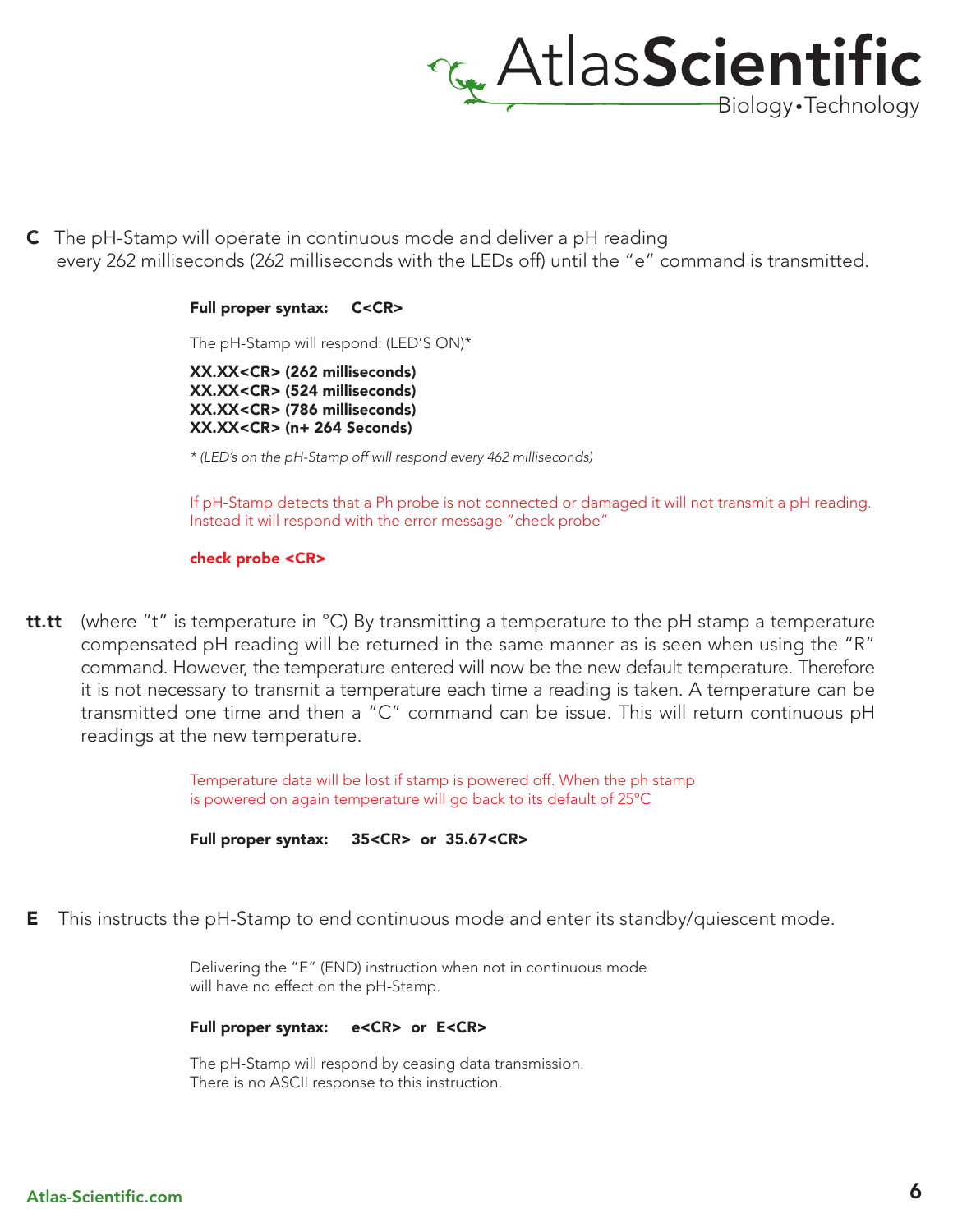

X Instructs the pH-Stamp to return to its original factory settings.

Transmitting this command will:

Reset calibration off set back to 0. Reset default temperature back to 25°C Set debugging LED to on.

Full proper syntax: x<cr> or X<CR>

The pH-Stamp will respond: reset<CR>

I Instructs the pH-Stamp to transmit it version number.

A comma separated string will be transmitted that will contain 3 values.

1. The type of device: 2. The firmware version number: 3. The firmware version date: "P" (for pH) "V3.0" "8/11" (August / 2011)

Full proper syntax: i<cr> or I<CR>

The pH-Stamp will respond: P,V3.0,8/11<CR>

**S** This instructs the pH-Stamp to calibrate itself to a pH7 solution.

#### Full proper syntax: s<CR> or S<CR>

The pH-Stamp will respond with a calibrated pH reading:

#### 7.00<CR>

Sending the S command when the pH probe is not immersed a pH 7 will calibrate the pH stamp to see that whatever it was reading to now be a pH 7 and could lead to significant errors. Do not do this.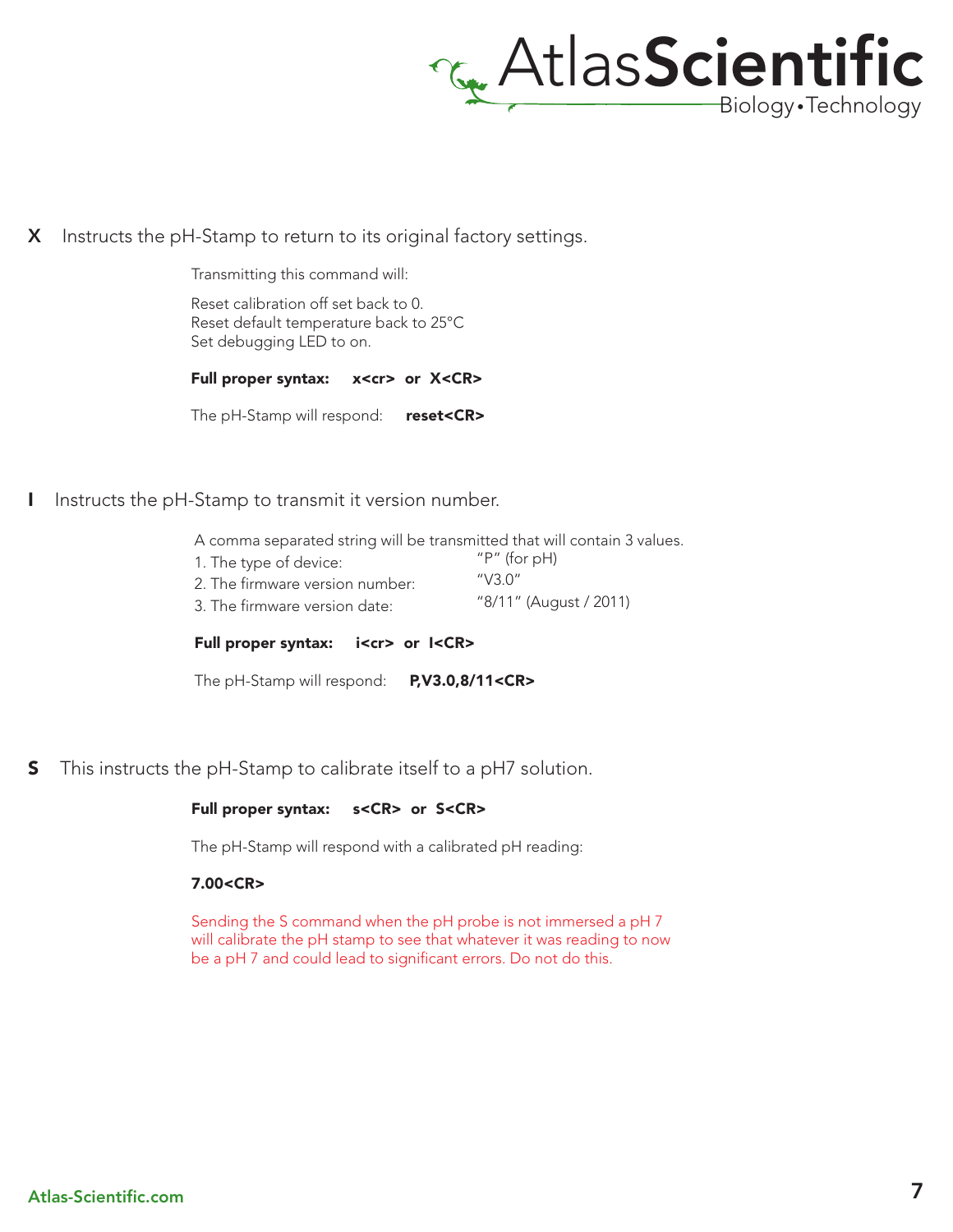

**F** This instructs the pH-Stamp to calibrate itself to a pH4 solution.

Full proper syntax: f<CR> or F<CR>

The pH-Stamp will respond with a calibrated pH reading:

4.00<CR>

Sending the S command when the pH probe is not immersed a pH 4 will calibrate the pH stamp to see that whatever it was reading to now be a pH 4 and could lead to significant errors. Do not do this.

**T** This instructs the pH-Stamp to calibrate itself to a pH10 solution.

#### Full proper syntax: t<CR> or T<CR>

The pH-Stamp will respond with a calibrated pH reading:

#### 10.00<CR>

Sending the S command when the pH probe is not immersed a pH 10 will calibrate the pH stamp to see that whatever it was reading to now be a pH 10 and could lead to significant errors. Do not do this.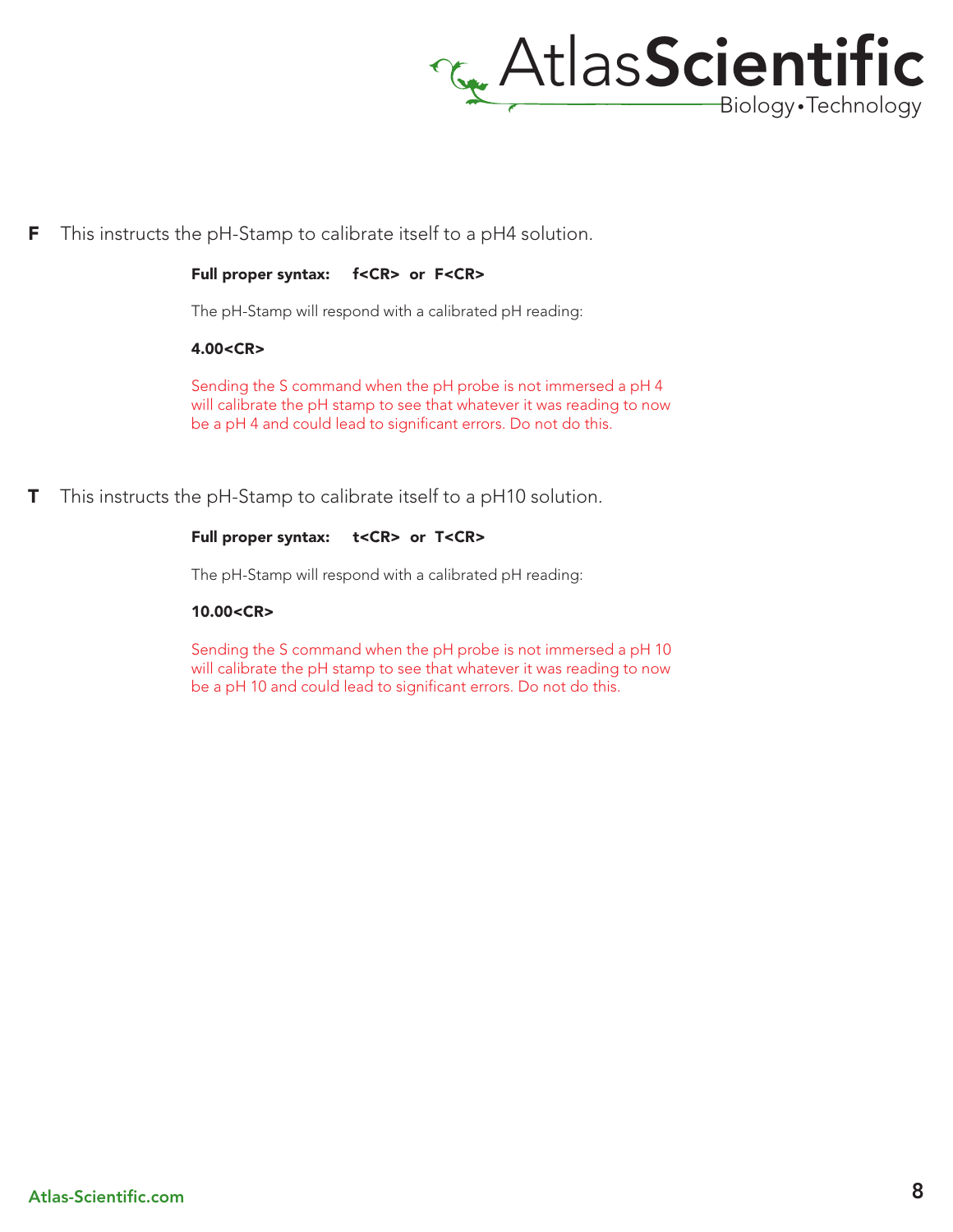

## Calibration Instructions

In order to provide the engineer with the greatest possible accuracy pH stamps now ship uncalibrated. This is because micro voltage changes in your circuit design cannot be compensated for at the factory.

### The pH stamp must be calibrated in the following order:



- 1. First place you pH probe in the yellow  $pH\,Z$  calibration solution.
- 2. Instruct the stamp to go into continues mode.
- 3. Wait 1 to 2 minutes.
- 4. TX the S command. Your pH stamp is now calibrated for pH7.
- 5. Rinse off pH probe, dry with paper towel.
- 6. Place pH probe in the red  $pH 4$  calibration solution.
- 7. Wait 1 to 2 minutes (stamp should still be in continues mode).
- 8. TX the F command. Your pH stamp is now calibrated for pH4.
- 9. Rinse off pH probe, dry with paper towel.
- 10. Place pH probe in the blue pH 10 calibration solution.
- 11. Wait 1 to 2 minutes (stamp should still be in continues mode).
- 12. TX the T command. Your pH stamp is now calibrated for pH10.
- 13. Transmit the E command.
- 14. The pH stamp is now calibrated. The calibration data is stored in the EEPROM and will be retained even if the stamp is powered off.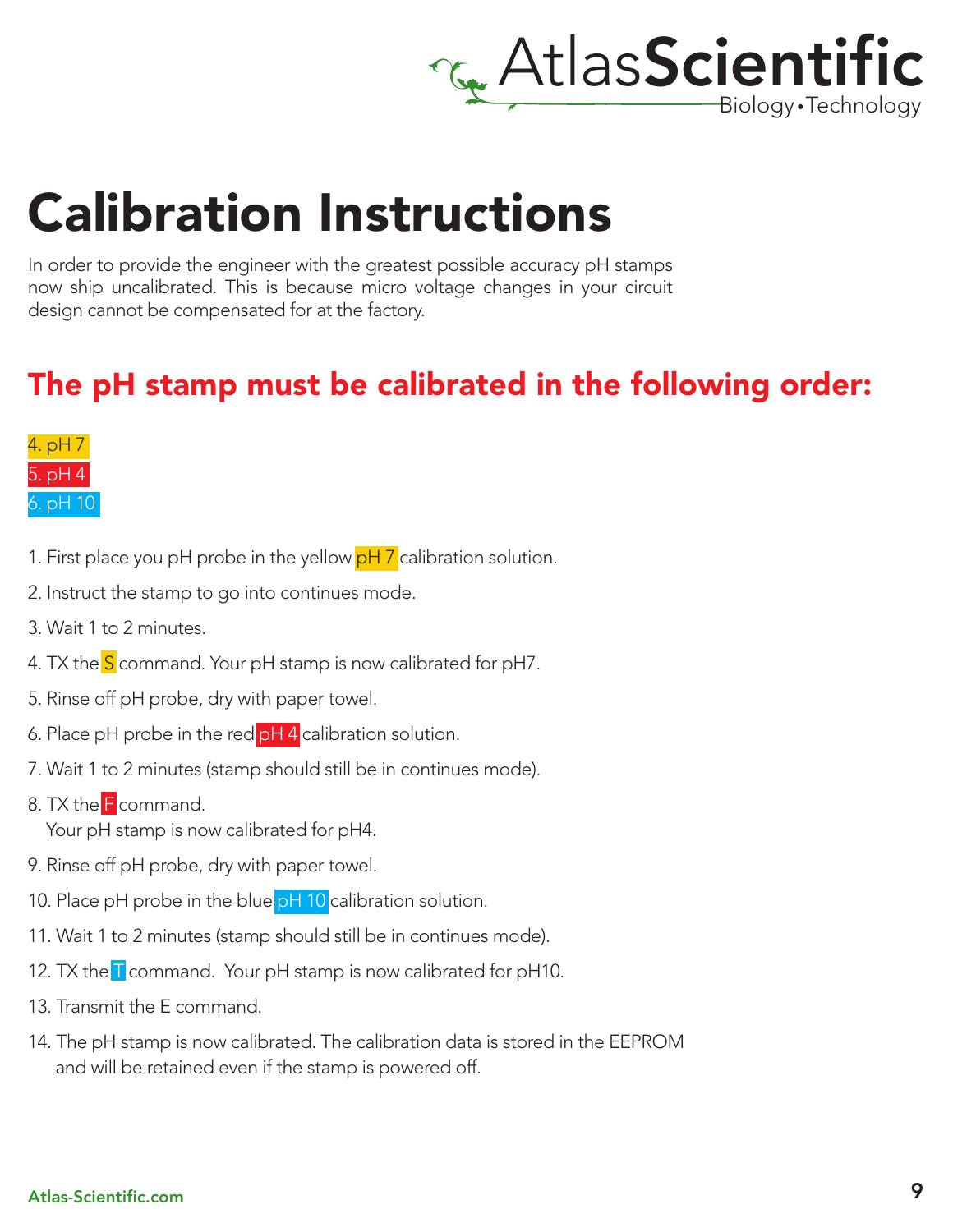

### REMEMBER ALL TRANSMITION ARE TERMANATED WITH A <CR>. THEY ARE NOT TERMANATED WITH A <CR><LF>. MAKE SURE YOUR CODE DOES NOT INADVERTENTLY SEND <CR><LF> AT THE END OF A TRANSMITION.

### $OK = I < CR$ >  $NOT OK = I < CR > I$

\*A pH probe will typically last between three and four years

\*A pH probe should be considered inaccurate if it has been frozen

\*A pH probe should be considered inaccurate if it has been allowed to dry

\*A pH probe should be considered inaccurate if it has been boiled

\*The Wire length from the pH probe to the pH-Stamp should be as short as possible to reduce noise.





20.16 mm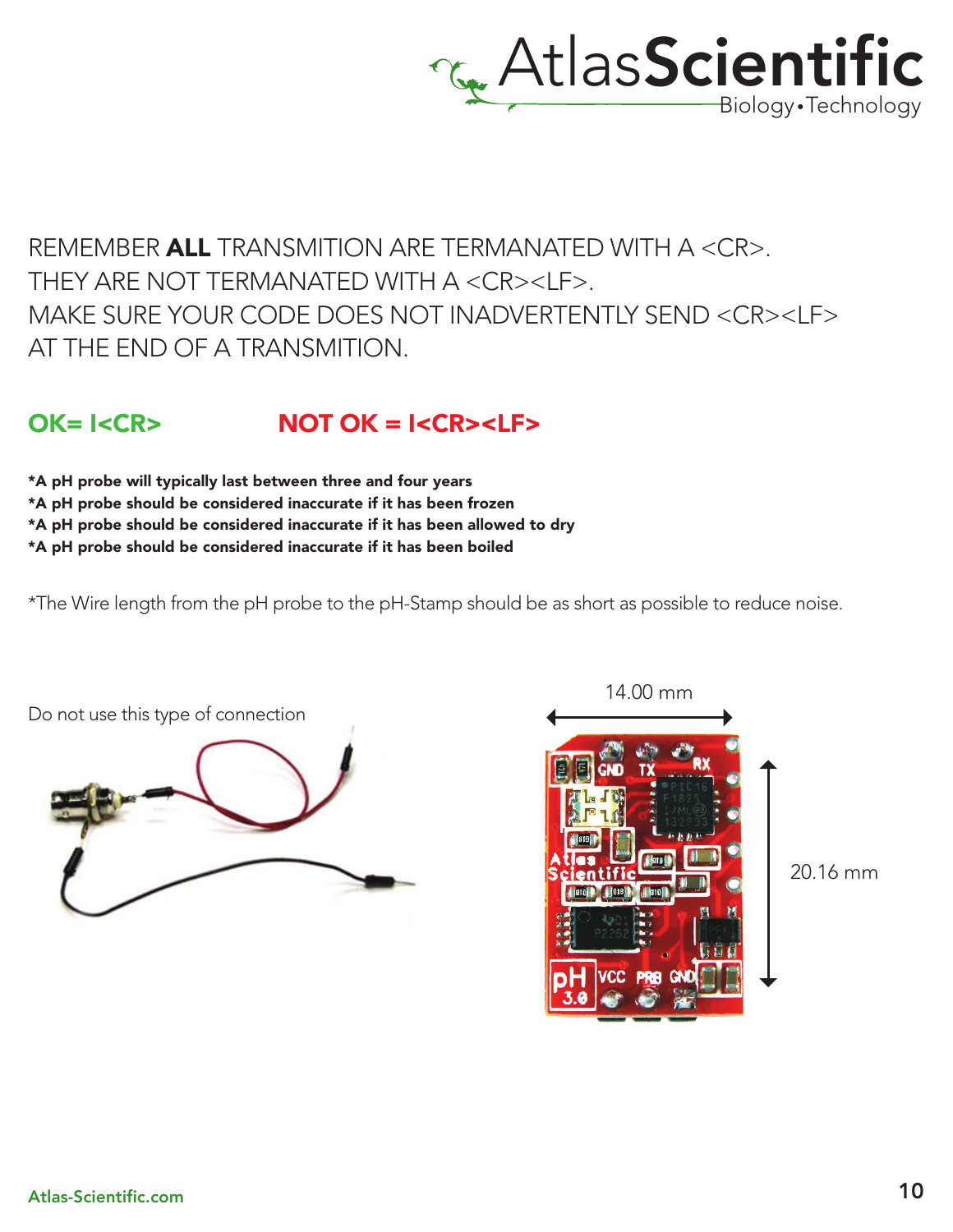

## Known Issues:

During calibration; rapidly switching the pH probe from a pH 4 to a pH 10 when the pH Stamp is in continues mode can cause a device reset. This will **NOT** damage the pH stamp. Simply re-send the "c" command and continue with calibration.

Touching the pH Stamp can cause false readings; these readings can last as long as 5 minutes. As the pH stamp returns to normal operation the pH readings will progressively return to normal.

Uneven heating can cause the pH Stamp to return false readings. Thermal stability should be considered when using this product.